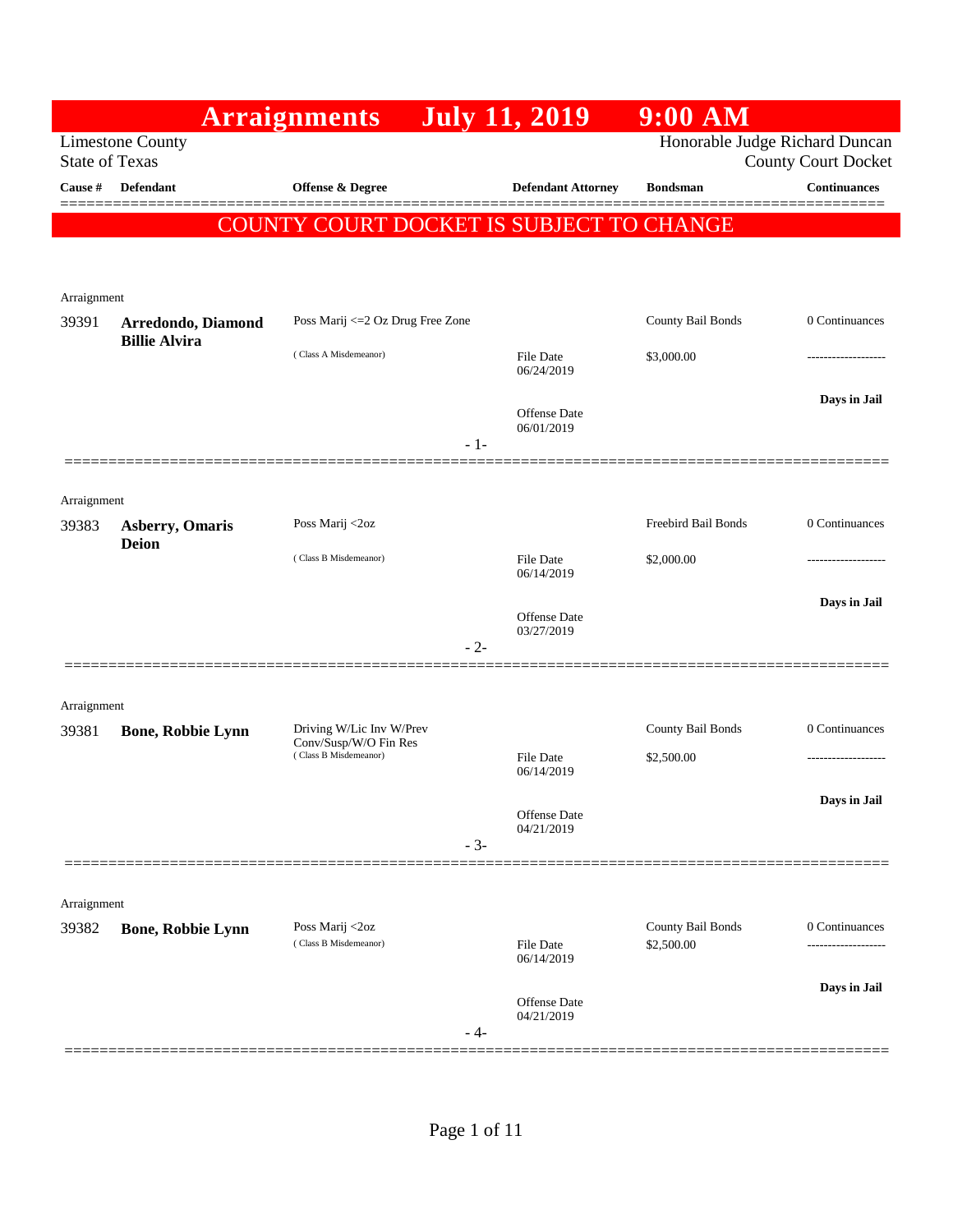|                       |                              | <b>Arraignments</b>                      | <b>July 11, 2019</b>              | $9:00$ AM                       |                                                              |
|-----------------------|------------------------------|------------------------------------------|-----------------------------------|---------------------------------|--------------------------------------------------------------|
| <b>State of Texas</b> | <b>Limestone County</b>      |                                          |                                   |                                 | Honorable Judge Richard Duncan<br><b>County Court Docket</b> |
| Cause #               | Defendant                    | <b>Offense &amp; Degree</b>              | <b>Defendant Attorney</b>         | <b>Bondsman</b>                 | <b>Continuances</b>                                          |
|                       |                              | COUNTY COURT DOCKET IS SUBJECT TO CHANGE |                                   |                                 |                                                              |
|                       |                              |                                          |                                   |                                 |                                                              |
|                       |                              |                                          |                                   |                                 |                                                              |
| Arraignment           |                              |                                          |                                   |                                 |                                                              |
| 39379                 | <b>Bostic, Kriston Jaray</b> | Poss Marij <2oz<br>(Class B Misdemeanor) | File Date<br>06/14/2019           | County Bail Bonds<br>\$2,000.00 | 0 Continuances<br>.                                          |
|                       |                              |                                          |                                   |                                 | Days in Jail                                                 |
|                       |                              |                                          | <b>Offense</b> Date<br>04/28/2019 |                                 |                                                              |
|                       |                              |                                          | $-5-$                             |                                 |                                                              |
|                       |                              |                                          |                                   |                                 |                                                              |
| Arraignment<br>39388  | <b>Burns, Willie James</b>   | Driving While Intoxicated                | Reed, Bobby                       | Reed, Bobby                     | 0 Continuances                                               |
|                       |                              | (Class B Misdemeanor)                    | <b>File Date</b><br>06/24/2019    | \$2,000.00                      | ----------------                                             |
|                       |                              |                                          |                                   |                                 | Days in Jail                                                 |
|                       |                              |                                          | Offense Date<br>03/09/2019        |                                 |                                                              |
|                       |                              |                                          | - 6-                              |                                 |                                                              |
|                       |                              |                                          |                                   |                                 |                                                              |
| Arraignment<br>39402  | Cain, Shakasia               | Resist Arrest Search Or Transport        |                                   | Freebird Bail Bonds             | 0 Continuances                                               |
|                       |                              | (Class A Misdemeanor)                    | <b>File Date</b><br>06/25/2019    | \$2,500.00                      | ---------------                                              |
|                       |                              |                                          |                                   |                                 | Days in Jail                                                 |
|                       |                              |                                          | Offense Date<br>03/30/2019        |                                 |                                                              |
|                       |                              |                                          |                                   |                                 |                                                              |
|                       |                              |                                          |                                   |                                 |                                                              |
| Arraignment<br>39400  | <b>Craven</b> , Jasmine      | Assault Causes Bodily Injury Family      |                                   | County Bail Bonds               | 0 Continuances                                               |
|                       | Antoinette                   | Member                                   |                                   |                                 |                                                              |
|                       |                              | (Class A Misdemeanor)                    | <b>File Date</b><br>06/25/2019    | \$2,000.00                      |                                                              |
|                       |                              |                                          |                                   |                                 | Days in Jail                                                 |
|                       |                              |                                          | Offense Date<br>02/23/2019        |                                 |                                                              |
|                       |                              |                                          | $-8-$                             |                                 |                                                              |

Ī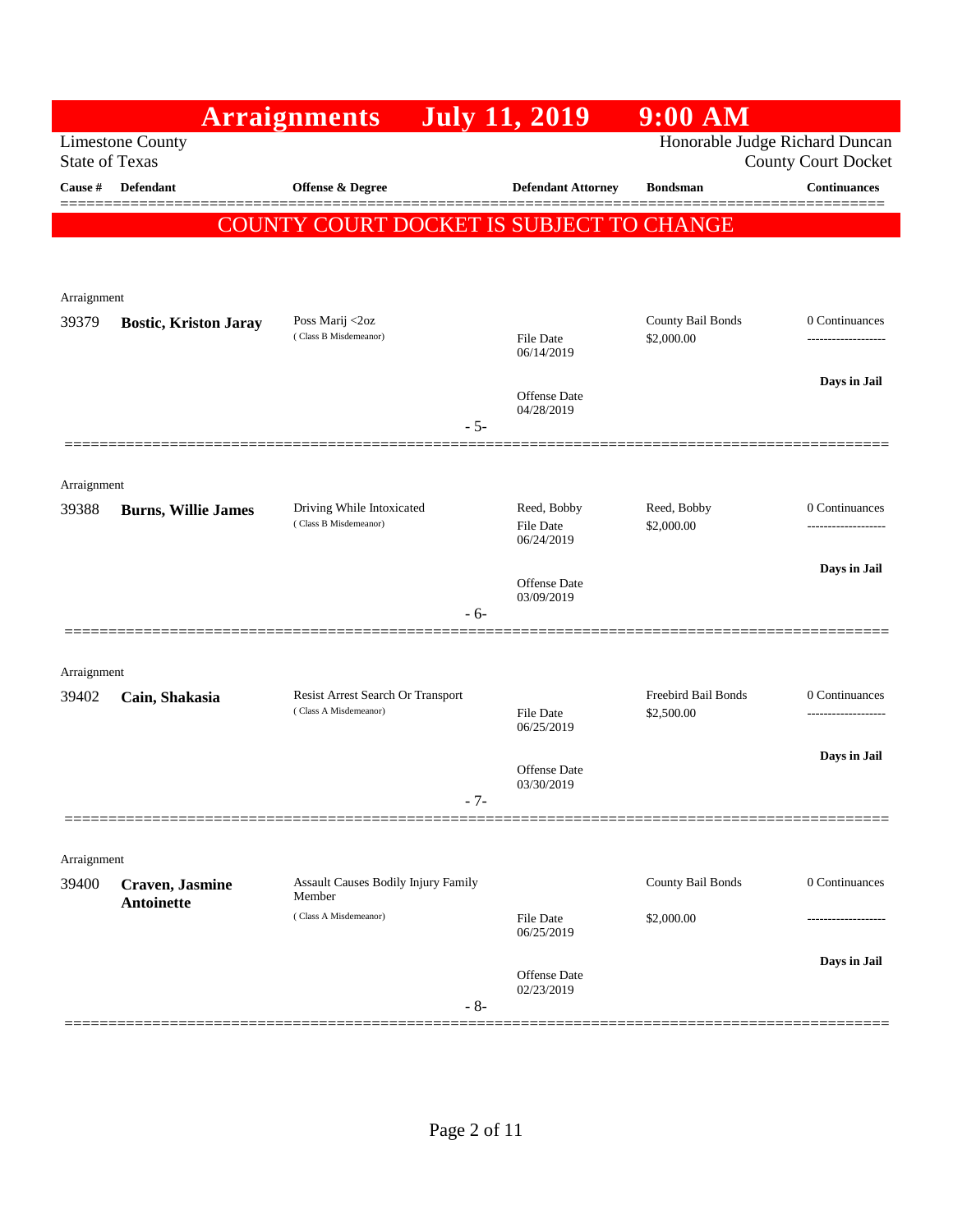|                      |                                                  | <b>Arraignments</b>                            | <b>July 11, 2019</b>       | $9:00$ AM                      |                            |
|----------------------|--------------------------------------------------|------------------------------------------------|----------------------------|--------------------------------|----------------------------|
|                      | <b>Limestone County</b><br><b>State of Texas</b> |                                                |                            | Honorable Judge Richard Duncan | <b>County Court Docket</b> |
| Cause #              | Defendant                                        | <b>Offense &amp; Degree</b>                    | <b>Defendant Attorney</b>  | <b>Bondsman</b>                | <b>Continuances</b>        |
|                      |                                                  | COUNTY COURT DOCKET IS SUBJECT TO CHANGE       |                            |                                |                            |
|                      |                                                  |                                                |                            |                                |                            |
|                      |                                                  |                                                |                            |                                |                            |
| Arraignment          |                                                  | Driving W/Lic Inv W/Prev                       |                            | County Bail Bonds              | 0 Continuances             |
| 39409                | Day, Johnny Mitchell                             | Conv/Susp/W/O Fin Res<br>(Class B Misdemeanor) | <b>File Date</b>           | \$1,000.00                     |                            |
|                      |                                                  |                                                | 06/28/2019                 |                                |                            |
|                      |                                                  |                                                | Offense Date               |                                | Days in Jail               |
|                      |                                                  | $-9-$                                          | 06/05/2019                 |                                |                            |
|                      |                                                  |                                                |                            |                                |                            |
| Arraignment          |                                                  |                                                |                            |                                |                            |
| 39378                | Forge, Casey Leon                                | Assault Cause Bodily Inj.                      |                            | Casey Forge                    | 0 Continuances             |
|                      |                                                  | (Class A Misdemeanor)                          | File Date<br>06/14/2019    | \$2,500.00                     |                            |
|                      |                                                  |                                                |                            |                                | Days in Jail               |
|                      |                                                  |                                                | Offense Date<br>02/25/2019 |                                |                            |
|                      |                                                  | $-10-$                                         |                            |                                |                            |
|                      |                                                  |                                                |                            |                                |                            |
| Arraignment<br>39222 | Garcia, Jose, Jr.                                | Criminal Trespass In Habitation/Super          | Reed, Bobby                | Reed, Bobby                    | 0 Continuances             |
|                      |                                                  | Fund Site<br>(Class A Misdemeanor)             | File Date                  | \$10,000.00                    |                            |
|                      |                                                  |                                                | 01/04/2019                 |                                |                            |
|                      |                                                  |                                                | <b>Offense</b> Date        |                                | Days in Jail               |
|                      |                                                  | $-11-$                                         | 06/27/2017                 |                                |                            |
|                      |                                                  |                                                |                            |                                |                            |
| Arraignment          |                                                  |                                                |                            |                                |                            |
| 39367                | <b>Gibson, Rex Stade</b>                         | Driving While Intoxicated 2nd                  |                            | County Bail Bonds              | 0 Continuances             |
|                      |                                                  | (Class A Misdemeanor)                          | File Date<br>05/23/2019    | \$3,000.00                     |                            |
|                      |                                                  |                                                | Offense Date               |                                | Days in Jail               |
|                      |                                                  |                                                | 04/06/2019                 |                                |                            |
|                      |                                                  | $-12-$                                         |                            |                                |                            |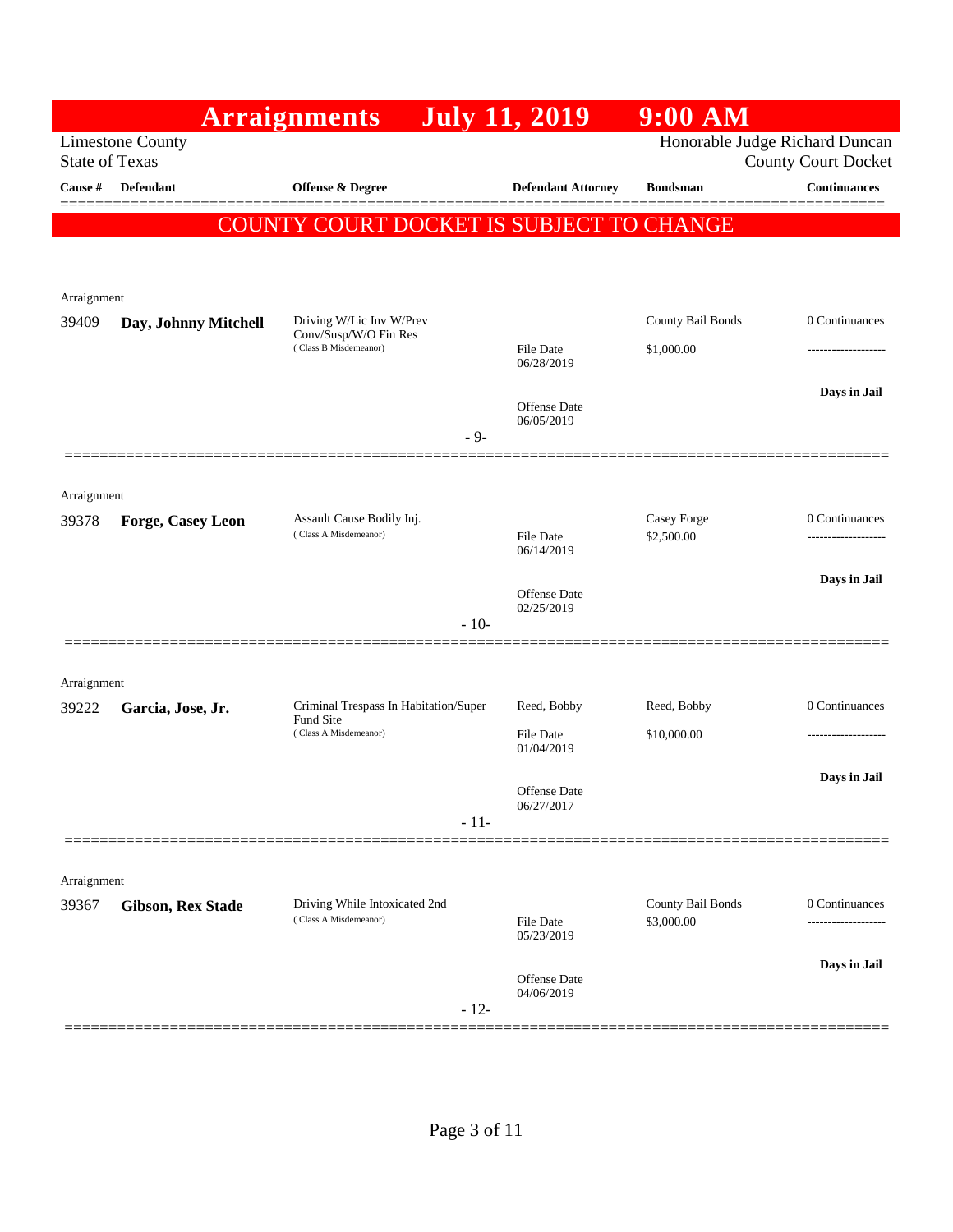|                       |                          | <b>Arraignments</b>                                        | <b>July 11, 2019</b>              | 9:00 AM                         |                                     |
|-----------------------|--------------------------|------------------------------------------------------------|-----------------------------------|---------------------------------|-------------------------------------|
| <b>State of Texas</b> | <b>Limestone County</b>  |                                                            |                                   | Honorable Judge Richard Duncan  | <b>County Court Docket</b>          |
| Cause #               | <b>Defendant</b>         | Offense & Degree                                           | <b>Defendant Attorney</b>         | <b>Bondsman</b>                 | <b>Continuances</b>                 |
|                       |                          | COUNTY COURT DOCKET IS SUBJECT TO CHANGE                   |                                   |                                 |                                     |
|                       |                          |                                                            |                                   |                                 |                                     |
|                       |                          |                                                            |                                   |                                 |                                     |
| Arraignment           |                          |                                                            |                                   |                                 |                                     |
| 39368                 | <b>Gibson, Rex Stade</b> | Resist Arrest Search Or Transport<br>(Class A Misdemeanor) | <b>File Date</b><br>05/23/2019    | County Bail Bonds<br>\$3,000.00 | 0 Continuances<br>----------------- |
|                       |                          |                                                            |                                   |                                 | Days in Jail                        |
|                       |                          |                                                            | Offense Date<br>04/06/2019        |                                 |                                     |
|                       |                          | $-13-$                                                     |                                   |                                 |                                     |
|                       |                          |                                                            |                                   |                                 |                                     |
| Arraignment<br>39404  | Gladden, Katelyn         | Poss Marij <2oz                                            |                                   | County Bail Bonds               | 0 Continuances                      |
|                       | Hope                     | (Class B Misdemeanor)                                      | <b>File Date</b>                  | \$2,000.00                      |                                     |
|                       |                          |                                                            | 06/27/2019                        |                                 |                                     |
|                       |                          |                                                            | Offense Date                      |                                 | Days in Jail                        |
|                       |                          | $-14-$                                                     | 05/22/2019                        |                                 |                                     |
|                       |                          |                                                            |                                   |                                 |                                     |
| Arraignment           |                          |                                                            |                                   |                                 |                                     |
| 39394                 | Green, Christina         | Fail To Identify Giving False/Ficitious                    | Reed, Benjie                      | Reed, Benjie                    | 0 Continuances                      |
|                       | <b>Marie</b>             | Info<br>(Class B Misdemeanor)                              | File Date                         | \$2,000.00                      |                                     |
|                       |                          |                                                            | 06/24/2019                        |                                 |                                     |
|                       |                          |                                                            | Offense Date                      |                                 | Days in Jail                        |
|                       |                          | $-15-$                                                     | 01/26/2019                        |                                 |                                     |
|                       |                          |                                                            |                                   |                                 |                                     |
| Arraignment           |                          |                                                            |                                   |                                 |                                     |
| 39398                 | Green, Jessie Ray        | Driving W/Lic Inv W/Prev<br>Conv/Susp/W/O Fin Res          |                                   | Personal Bond                   | 0 Continuances                      |
|                       |                          | (Class B Misdemeanor)                                      | <b>File Date</b><br>06/25/2019    | \$1,000.00                      | -----------------                   |
|                       |                          |                                                            |                                   |                                 | Days in Jail                        |
|                       |                          | $-16-$                                                     | <b>Offense Date</b><br>12/26/2018 |                                 |                                     |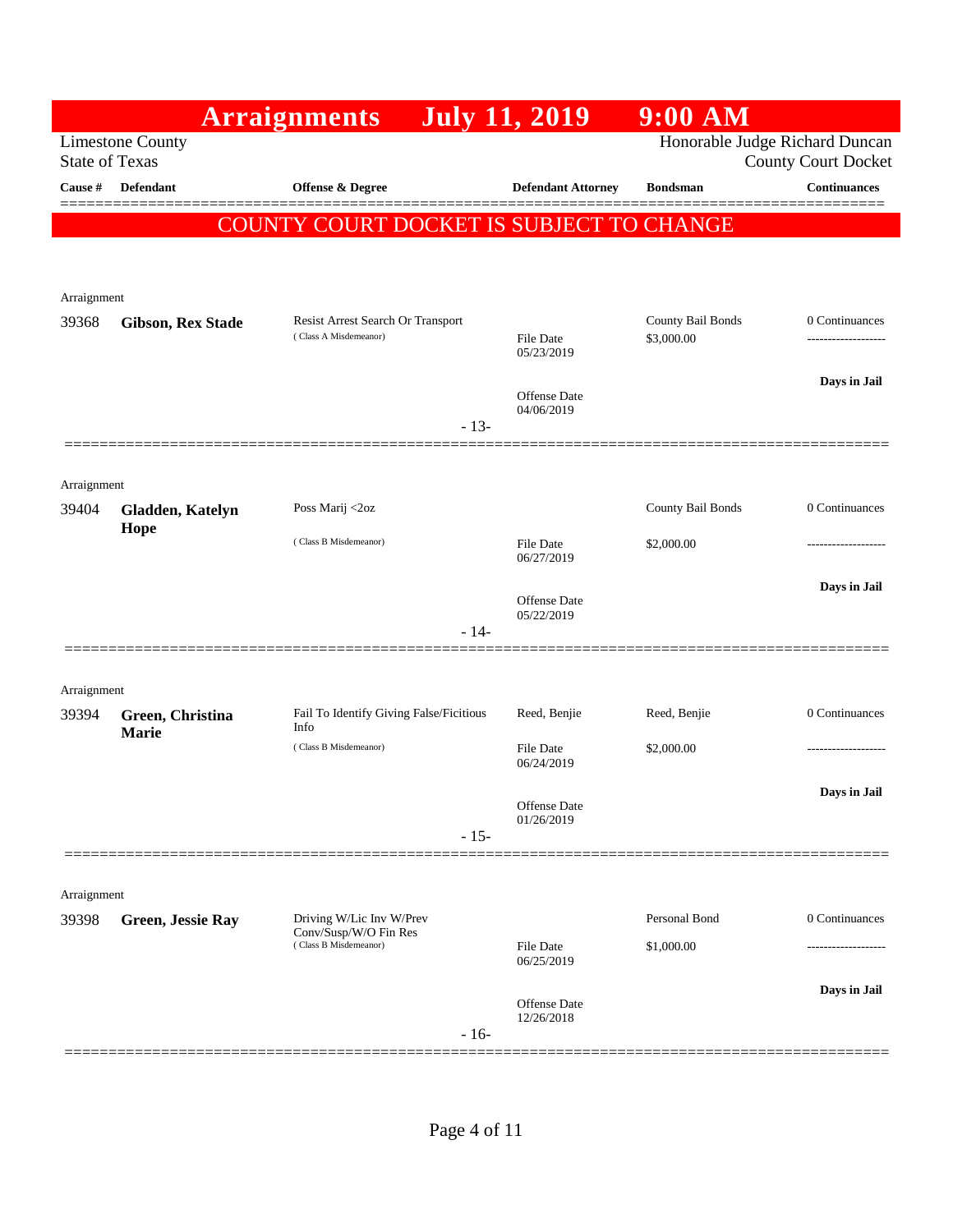|                       |                          | <b>Arraignments</b>                            | <b>July 11, 2019</b>              | $9:00$ AM                      |                            |
|-----------------------|--------------------------|------------------------------------------------|-----------------------------------|--------------------------------|----------------------------|
| <b>State of Texas</b> | <b>Limestone County</b>  |                                                |                                   | Honorable Judge Richard Duncan | <b>County Court Docket</b> |
| Cause #               | <b>Defendant</b>         | Offense & Degree                               | <b>Defendant Attorney</b>         | <b>Bondsman</b>                | <b>Continuances</b>        |
|                       |                          | COUNTY COURT DOCKET IS SUBJECT TO CHANGE       |                                   |                                |                            |
|                       |                          |                                                |                                   |                                |                            |
|                       |                          |                                                |                                   |                                |                            |
| Arraignment<br>39376  | Harris, Anthony          | Assault Cause Bodily Inj.                      |                                   | Freebird Bail Bonds            | 0 Continuances             |
|                       | Wayne                    | (Class A Misdemeanor)                          | File Date                         | \$3,000.00                     | .                          |
|                       |                          |                                                | 06/04/2019                        |                                |                            |
|                       |                          |                                                | <b>Offense Date</b><br>04/14/2019 |                                | Days in Jail               |
|                       |                          |                                                | $-17-$                            |                                |                            |
|                       |                          |                                                |                                   |                                |                            |
| Arraignment<br>39380  | Hobbs, Broderick         | Poss Marij <2oz                                |                                   | County Bail Bonds              | 0 Continuances             |
|                       | Ramon                    | (Class B Misdemeanor)                          | <b>File Date</b>                  | \$1,000.00                     | .                          |
|                       |                          |                                                | 06/14/2019                        |                                |                            |
|                       |                          |                                                | <b>Offense Date</b><br>05/08/2019 |                                | Days in Jail               |
|                       |                          |                                                | $-18-$                            |                                |                            |
|                       |                          |                                                |                                   |                                |                            |
| Arraignment<br>39386  | <b>Jones, Reggie Ray</b> | <b>Assault Causes Bodily Injury Family</b>     | Moore, David E.                   |                                | 0 Continuances             |
|                       |                          | Member<br>(Class A Misdemeanor)                | File Date                         |                                |                            |
|                       |                          |                                                | 06/21/2019                        |                                |                            |
|                       |                          |                                                | <b>Offense Date</b><br>05/21/2019 |                                | <b>39 Days in Jail</b>     |
|                       |                          |                                                | $-19-$                            |                                |                            |
|                       |                          |                                                |                                   |                                |                            |
| Arraignment<br>39369  | Juarez-Martinez,         | Driving W/Lic Inv W/Prev                       |                                   | County Bail Bonds              | 0 Continuances             |
|                       | <b>Dimas</b>             | Conv/Susp/W/O Fin Res<br>(Class B Misdemeanor) | File Date                         | \$2,000.00                     |                            |
|                       |                          |                                                | 05/23/2019                        |                                |                            |
|                       |                          |                                                | <b>Offense Date</b>               |                                | Days in Jail               |
|                       |                          |                                                | 03/30/2019<br>$-20-$              |                                |                            |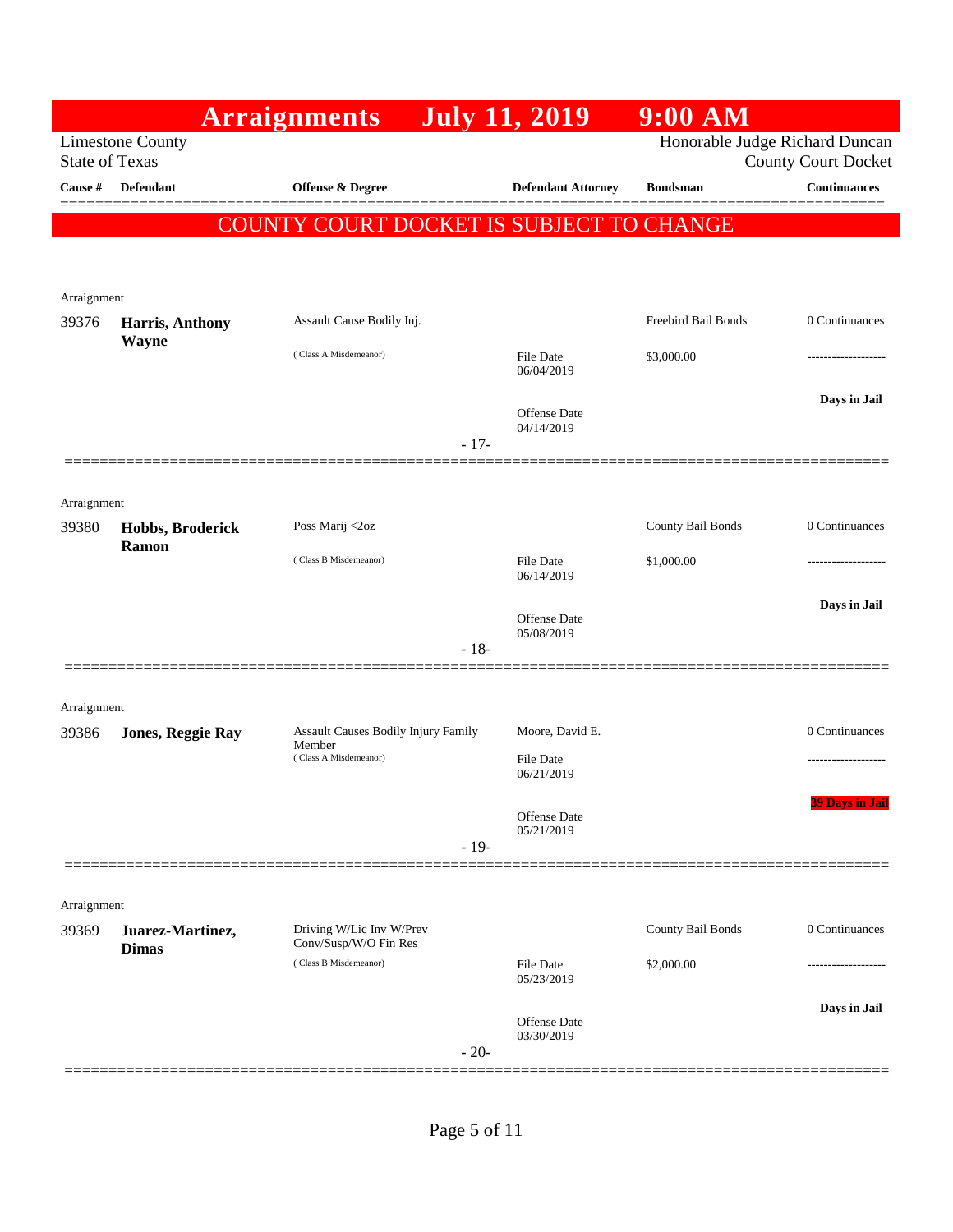|                       |                           | <b>Arraignments</b>                      | <b>July 11, 2019</b>              | $9:00$ AM          |                                                              |
|-----------------------|---------------------------|------------------------------------------|-----------------------------------|--------------------|--------------------------------------------------------------|
| <b>State of Texas</b> | <b>Limestone County</b>   |                                          |                                   |                    | Honorable Judge Richard Duncan<br><b>County Court Docket</b> |
| Cause #               | <b>Defendant</b>          | <b>Offense &amp; Degree</b>              | <b>Defendant Attorney</b>         | <b>Bondsman</b>    | <b>Continuances</b>                                          |
|                       |                           | COUNTY COURT DOCKET IS SUBJECT TO CHANGE |                                   |                    | ======                                                       |
|                       |                           |                                          |                                   |                    |                                                              |
|                       |                           |                                          |                                   |                    |                                                              |
| Arraignment           |                           | Poss Marij <2oz                          |                                   | Personal Bond      | 0 Continuances                                               |
| 38832                 | Lichty, Steven Ray, II    | (Class B Misdemeanor)                    | File Date<br>02/19/2018           | \$2,000.00         |                                                              |
|                       |                           |                                          | Offense Date<br>01/27/2018        |                    | Days in Jail                                                 |
|                       |                           | $-21-$                                   |                                   |                    |                                                              |
|                       |                           |                                          |                                   |                    |                                                              |
| Arraignment<br>38893  | Lichty, Steven Ray, II    | Bail Jumping And Fail To Appear          | Reed, Justin                      | Reed, Justin       | 0 Continuances                                               |
|                       |                           | (Class A Misdemeanor)                    | <b>File Date</b><br>04/23/2018    | \$4,000.00         |                                                              |
|                       |                           |                                          |                                   |                    | Days in Jail                                                 |
|                       |                           |                                          | Offense Date<br>04/12/2018        |                    |                                                              |
|                       |                           | $-22-$                                   |                                   |                    |                                                              |
| Arraignment           |                           |                                          |                                   |                    |                                                              |
| 39397                 | Lummus, Carrie            | Theft Prop >=\$100<\$750                 | Reed, Benjie                      | Reed, Benjie       | 0 Continuances                                               |
|                       | <b>Michelle</b>           | (Class B Misdemeanor)                    | <b>File Date</b><br>06/25/2019    | \$1,000.00         |                                                              |
|                       |                           |                                          |                                   |                    | Days in Jail                                                 |
|                       |                           |                                          | <b>Offense Date</b><br>05/02/2019 |                    |                                                              |
|                       |                           | $-23-$                                   |                                   |                    |                                                              |
| <b>Status Hearing</b> |                           |                                          |                                   |                    |                                                              |
| 39129                 | <b>Mathison, Michelle</b> | Poss Marij <2oz                          | Reed, Justin                      | Rogers' Bail Bonds | 0 Continuances                                               |
|                       | Lea                       | (Class B Misdemeanor)                    | <b>File Date</b><br>10/24/2018    | \$2,000.00         |                                                              |
|                       |                           |                                          |                                   |                    | Days in Jail                                                 |
|                       |                           | $-24-$                                   | Offense Date<br>08/31/2018        |                    |                                                              |
|                       |                           |                                          |                                   |                    |                                                              |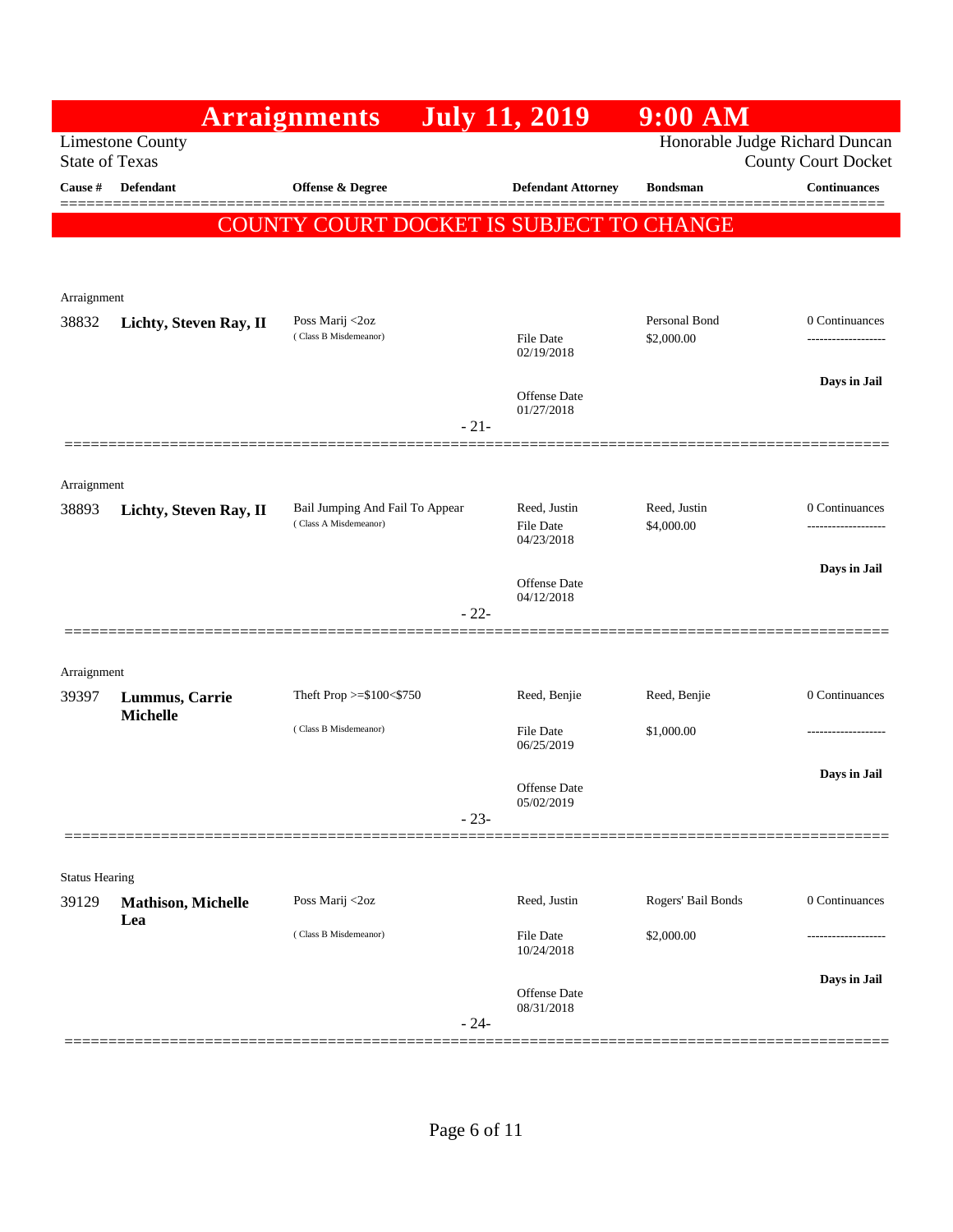|                       |                                                  | <b>Arraignments</b>                                                           | <b>July 11, 2019</b>           | $9:00$ AM                      |                            |
|-----------------------|--------------------------------------------------|-------------------------------------------------------------------------------|--------------------------------|--------------------------------|----------------------------|
|                       | <b>Limestone County</b><br><b>State of Texas</b> |                                                                               |                                | Honorable Judge Richard Duncan | <b>County Court Docket</b> |
| Cause #               | <b>Defendant</b>                                 | <b>Offense &amp; Degree</b>                                                   | <b>Defendant Attorney</b>      | <b>Bondsman</b>                | <b>Continuances</b>        |
|                       |                                                  | COUNTY COURT DOCKET IS SUBJECT TO CHANGE                                      |                                |                                |                            |
|                       |                                                  |                                                                               |                                |                                |                            |
| <b>Status Hearing</b> |                                                  |                                                                               |                                |                                |                            |
| 39133                 | <b>Mathison, Michelle</b><br>Lea                 | Driving W/Lic Inv W/Prev<br>Conv/Susp/W/O Fin Res                             | Reed, Justin                   | Rogers' Bail Bonds             | 0 Continuances             |
|                       |                                                  | (Class B Misdemeanor)                                                         | File Date<br>10/24/2018        | \$2,000.00                     | ----------------           |
|                       |                                                  |                                                                               | <b>Offense Date</b>            |                                | Days in Jail               |
|                       |                                                  | $-25-$                                                                        | 08/31/2018                     |                                |                            |
|                       |                                                  |                                                                               |                                |                                |                            |
| <b>Status Hearing</b> |                                                  |                                                                               |                                |                                |                            |
| 39064                 | Norman, Christopher<br><b>Tobias</b>             | Driving W/Lic Inv W/Prev<br>Conv/Susp/W/O Fin Res                             | Reed, Benjie                   | Reed, Benjie                   | 0 Continuances             |
|                       |                                                  | (Class B Misdemeanor)                                                         | File Date<br>08/22/2018        | \$1,000.00                     | -----------------          |
|                       |                                                  |                                                                               | <b>Offense</b> Date            |                                | Days in Jail               |
|                       |                                                  | $-26-$                                                                        | 07/18/2018                     |                                |                            |
|                       |                                                  |                                                                               |                                |                                |                            |
| Arraignment           |                                                  |                                                                               |                                |                                |                            |
| 39406                 | Parker, Eric William                             | <b>Assault Causes Bodily Injury Family</b><br>Member                          | Reed, Justin                   | Reed, Justin                   | 0 Continuances             |
|                       |                                                  | (Class A Misdemeanor)                                                         | <b>File Date</b><br>06/27/2019 | \$3,000.00                     |                            |
|                       |                                                  |                                                                               | <b>Offense</b> Date            |                                | Days in Jail               |
|                       |                                                  | $-27-$                                                                        | 02/11/2019                     |                                |                            |
|                       |                                                  |                                                                               |                                |                                |                            |
| Arraignment           |                                                  |                                                                               |                                |                                |                            |
| 39372                 | Perez, Jr., Juan                                 | <b>Assault Causes Bodily Injury Family</b><br>Member<br>(Class A Misdemeanor) |                                | Freebird Bail Bonds            | 0 Continuances             |
|                       |                                                  |                                                                               | <b>File Date</b><br>05/28/2019 | \$7,500.00                     |                            |
|                       |                                                  |                                                                               | Offense Date                   |                                | Days in Jail               |
|                       |                                                  | $-29-$                                                                        | 09/13/2018                     |                                |                            |
|                       |                                                  |                                                                               |                                |                                |                            |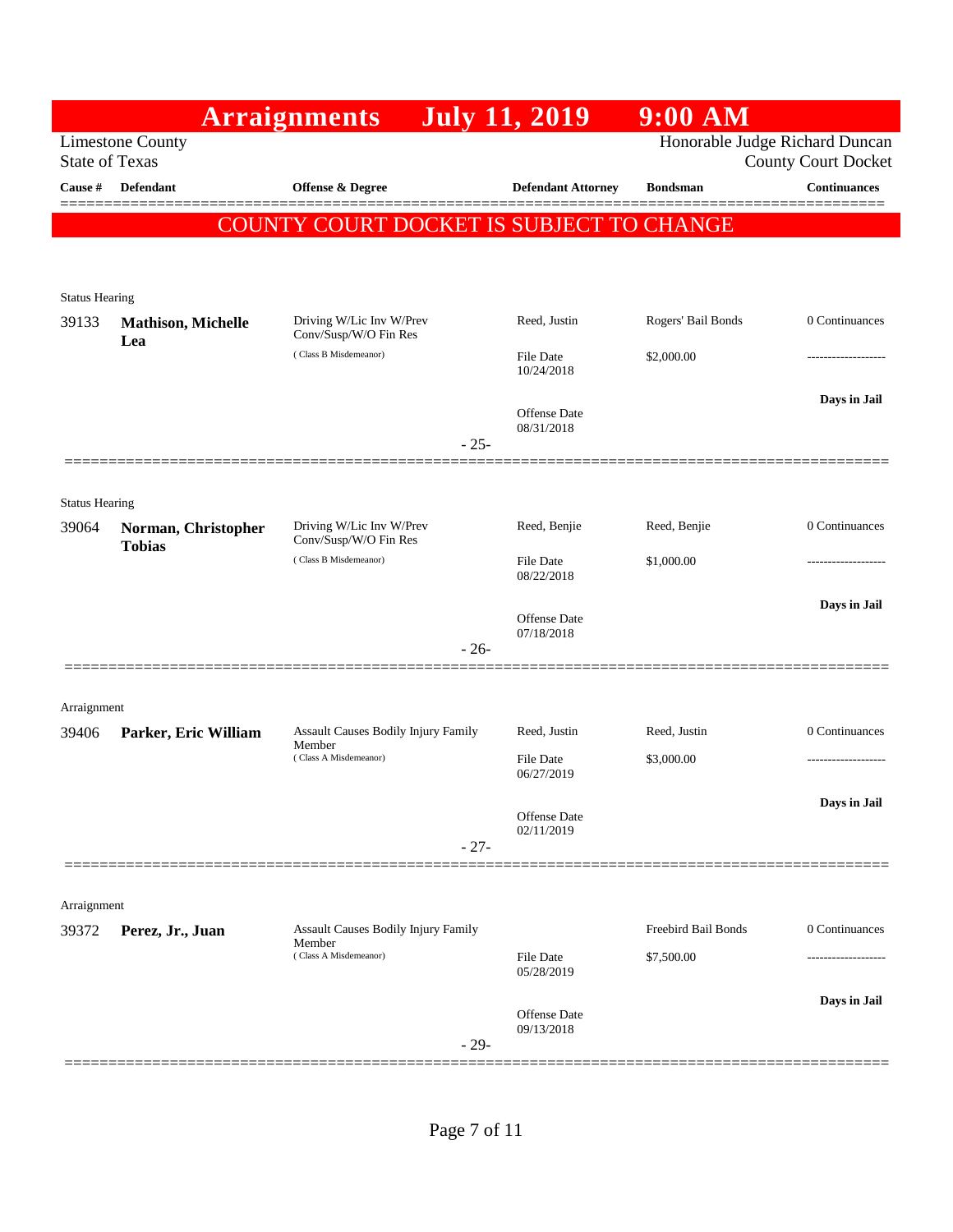|                       |                         | <b>Arraignments</b>                              |        | <b>July 11, 2019</b>                     | $9:00$ AM                       |                                     |
|-----------------------|-------------------------|--------------------------------------------------|--------|------------------------------------------|---------------------------------|-------------------------------------|
| <b>State of Texas</b> | <b>Limestone County</b> |                                                  |        |                                          | Honorable Judge Richard Duncan  | <b>County Court Docket</b>          |
| Cause #               | <b>Defendant</b>        | <b>Offense &amp; Degree</b>                      |        | <b>Defendant Attorney</b>                | <b>Bondsman</b>                 | <b>Continuances</b>                 |
|                       |                         |                                                  |        | COUNTY COURT DOCKET IS SUBJECT TO CHANGE |                                 |                                     |
|                       |                         |                                                  |        |                                          |                                 |                                     |
| Arraignment           |                         |                                                  |        |                                          |                                 |                                     |
| 39371                 | Perez, Juan, Jr.        | Poss Marij <2oz<br>(Class B Misdemeanor)         |        |                                          | Freebird Bail Bonds             | 0 Continuances                      |
|                       |                         |                                                  |        | File Date<br>05/28/2019                  | \$2,000.00                      | .                                   |
|                       |                         |                                                  |        | <b>Offense</b> Date                      |                                 | Days in Jail                        |
|                       |                         |                                                  | $-28-$ | 09/13/2018                               |                                 |                                     |
|                       |                         |                                                  |        |                                          |                                 |                                     |
| Arraignment           |                         |                                                  |        |                                          |                                 |                                     |
| 39392                 | Pevia, Aileen           | Poss Marij <2oz<br>(Class B Misdemeanor)         |        | <b>File Date</b>                         | County Bail Bonds<br>\$2,000.00 | 0 Continuances<br>----------------- |
|                       |                         |                                                  |        | 06/24/2019                               |                                 |                                     |
|                       |                         |                                                  |        | Offense Date<br>05/22/2019               |                                 | Days in Jail                        |
|                       |                         |                                                  | $-30-$ |                                          |                                 |                                     |
|                       |                         |                                                  |        |                                          |                                 |                                     |
| Arraignment<br>39384  | Proctor, Frank Dillard  | Deadly Conduct                                   |        |                                          | County Bail Bonds               | 0 Continuances                      |
|                       |                         | (Class A Misdemeanor)                            |        | <b>File Date</b><br>06/14/2019           | \$5,000.00                      |                                     |
|                       |                         |                                                  |        |                                          |                                 | Days in Jail                        |
|                       |                         |                                                  |        | Offense Date<br>04/21/2019               |                                 |                                     |
|                       |                         |                                                  | $-31-$ |                                          |                                 |                                     |
| Arraignment           |                         |                                                  |        |                                          |                                 |                                     |
| 39375                 | Ramirez-Serrato,        | Driving While Intoxicated/Open Alch<br>Container |        |                                          | County Bail Bonds               | 0 Continuances                      |
|                       | <b>Sebastian</b>        | (Class B Misdemeanor)                            |        | <b>File Date</b><br>06/04/2019           | \$2,000.00                      |                                     |
|                       |                         |                                                  |        |                                          |                                 | Days in Jail                        |
|                       |                         |                                                  |        | Offense Date<br>05/03/2019               |                                 |                                     |
|                       |                         |                                                  | $-32-$ |                                          |                                 |                                     |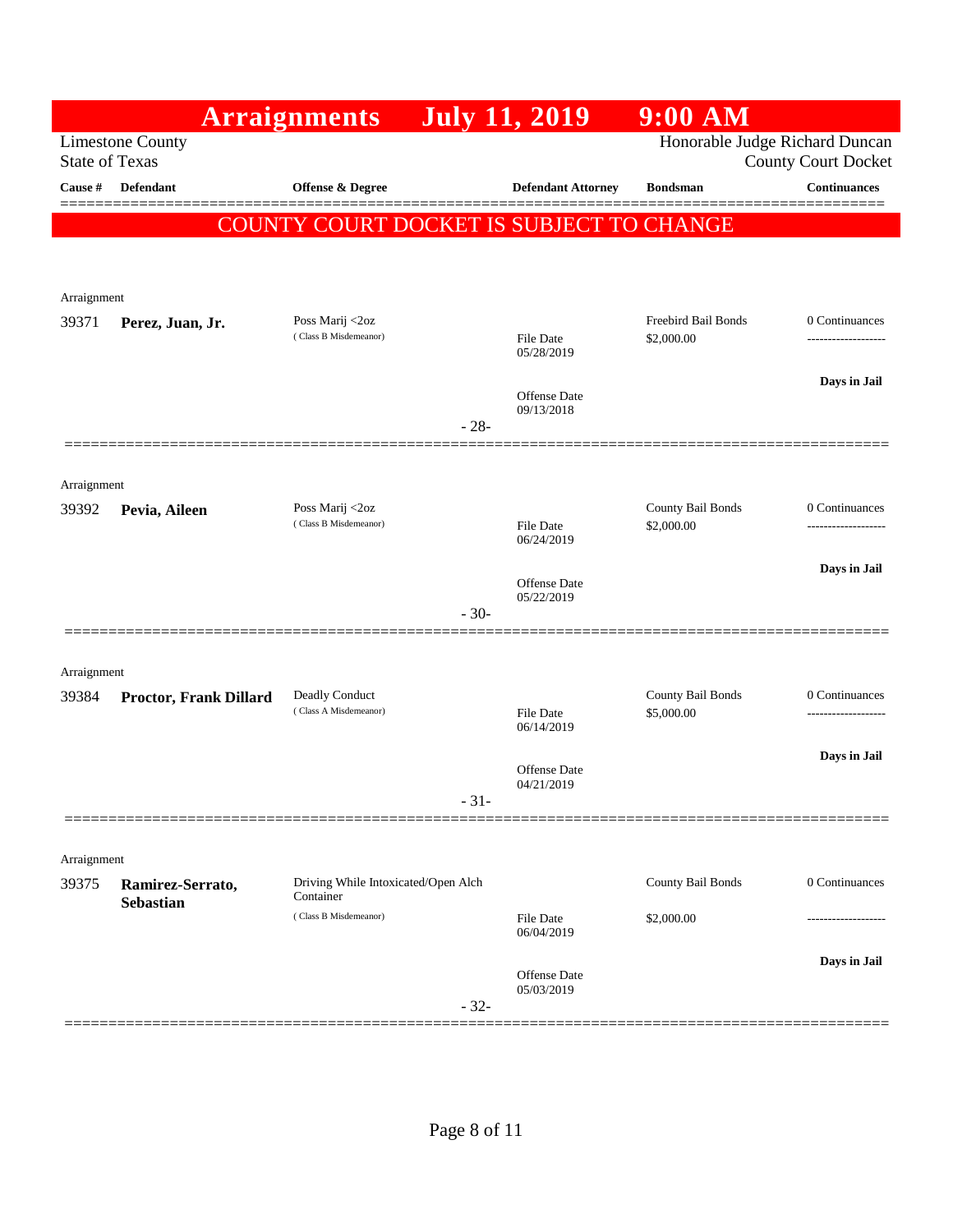|                       |                                    | <b>Arraignments</b>                               |        | <b>July 11, 2019</b>              | $9:00$ AM                      |                            |
|-----------------------|------------------------------------|---------------------------------------------------|--------|-----------------------------------|--------------------------------|----------------------------|
| <b>State of Texas</b> | <b>Limestone County</b>            |                                                   |        |                                   | Honorable Judge Richard Duncan | <b>County Court Docket</b> |
| Cause #               | Defendant                          | Offense & Degree                                  |        | <b>Defendant Attorney</b>         | <b>Bondsman</b>                | <b>Continuances</b>        |
|                       |                                    |                                                   |        |                                   |                                |                            |
|                       |                                    | COUNTY COURT DOCKET IS SUBJECT TO CHANGE          |        |                                   |                                |                            |
|                       |                                    |                                                   |        |                                   |                                |                            |
| Arraignment           |                                    |                                                   |        |                                   |                                |                            |
| 39399                 | <b>Rash, Dewey Harmon</b>          | Driving W/Lic Inv W/Prev<br>Conv/Susp/W/O Fin Res |        |                                   | Personal Bond                  | 0 Continuances             |
|                       |                                    | (Class B Misdemeanor)                             |        | File Date<br>06/25/2019           | \$2,000.00                     | -----------------          |
|                       |                                    |                                                   |        |                                   |                                | Days in Jail               |
|                       |                                    |                                                   |        | <b>Offense</b> Date<br>04/10/2019 |                                |                            |
|                       |                                    |                                                   | $-33-$ |                                   |                                |                            |
|                       |                                    |                                                   |        |                                   |                                |                            |
| Arraignment           |                                    |                                                   |        |                                   |                                |                            |
| 39410                 | Retana, Priscilla<br><b>Nayeli</b> | Poss Marij <2oz                                   |        |                                   | County Bail Bonds              | 0 Continuances             |
|                       |                                    | (Class B Misdemeanor)                             |        | File Date<br>06/28/2019           | \$2,000.00                     | ------------------         |
|                       |                                    |                                                   |        |                                   |                                | Days in Jail               |
|                       |                                    |                                                   |        | <b>Offense</b> Date<br>05/18/2019 |                                |                            |
|                       |                                    |                                                   | $-34-$ |                                   |                                |                            |
|                       |                                    |                                                   |        |                                   |                                |                            |
| Arraignment<br>39377  | Reyes-Harris, Abigail              | Assault Causes Bodily Injury Family               |        |                                   | Freebird Bail Bonds            | 0 Continuances             |
|                       | Miquela                            | Member                                            |        |                                   |                                |                            |
|                       |                                    | (Class A Misdemeanor)                             |        | File Date<br>06/13/2019           | \$25,000.00                    |                            |
|                       |                                    |                                                   |        |                                   |                                | Days in Jail               |
|                       |                                    |                                                   |        | Offense Date<br>11/08/2018        |                                |                            |
|                       |                                    |                                                   | $-35-$ |                                   |                                |                            |
|                       |                                    |                                                   |        |                                   |                                |                            |
| Arraignment<br>39390  | Rivera, Mayra Eliset               | Purchase Furnish Alcohol To A Minor               |        |                                   | County Bail Bonds              | 0 Continuances             |
|                       |                                    | (Class A Misdemeanor)                             |        | <b>File Date</b><br>06/24/2019    | \$3,000.00                     | -------------------        |
|                       |                                    |                                                   |        |                                   |                                | Days in Jail               |
|                       |                                    |                                                   |        | <b>Offense</b> Date<br>06/01/2019 |                                |                            |
|                       |                                    |                                                   | $-36-$ |                                   |                                |                            |
|                       |                                    |                                                   |        |                                   |                                |                            |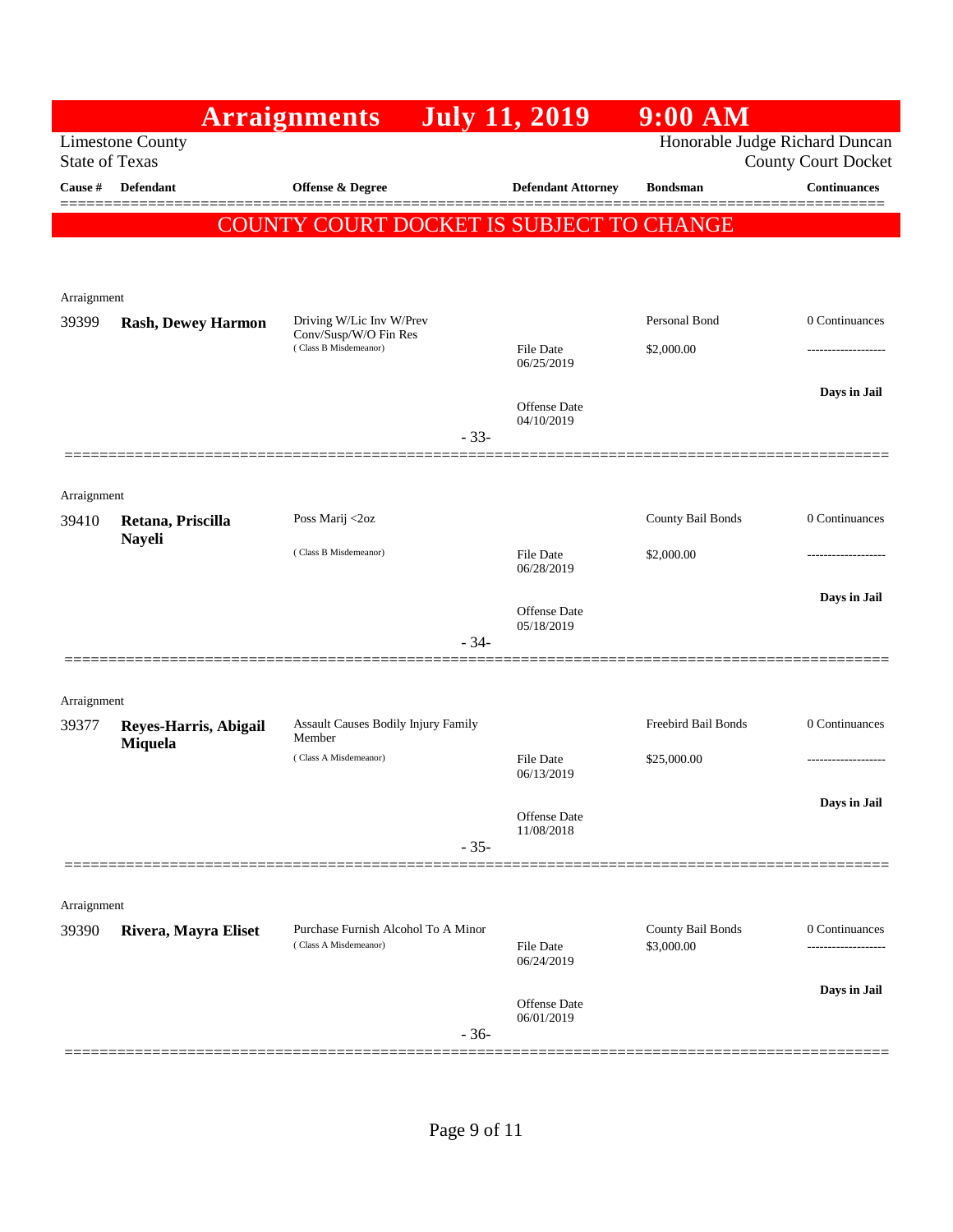|             |                                                  | <b>Arraignments</b>                                                               | <b>July 11, 2019</b>              | $9:00$ AM                       |                                                   |
|-------------|--------------------------------------------------|-----------------------------------------------------------------------------------|-----------------------------------|---------------------------------|---------------------------------------------------|
|             | <b>Limestone County</b><br><b>State of Texas</b> |                                                                                   |                                   | Honorable Judge Richard Duncan  |                                                   |
| Cause #     | Defendant                                        | <b>Offense &amp; Degree</b>                                                       | <b>Defendant Attorney</b>         | <b>Bondsman</b>                 | <b>County Court Docket</b><br><b>Continuances</b> |
|             |                                                  |                                                                                   |                                   |                                 |                                                   |
|             |                                                  | COUNTY COURT DOCKET IS SUBJECT TO CHANGE                                          |                                   |                                 |                                                   |
|             |                                                  |                                                                                   |                                   |                                 |                                                   |
|             | Hearing On Motion To Revoke Probation            |                                                                                   |                                   |                                 |                                                   |
| 36782       | <b>Severns, Bradley</b><br><b>Eugene</b>         | Theft Prop>=\$20<\$500 By Check;<br>Motion To Adjudicate; Motion To<br>Adjudicate |                                   | Freebird Bail Bonds             | 0 Continuances                                    |
|             |                                                  | (Class B Misdemeanor; Class B Misdemeanor; Class<br><b>B</b> Misdemeanor)         | <b>File Date</b>                  | \$2,500.00                      | -----------------                                 |
|             |                                                  |                                                                                   | 01/08/2014                        |                                 |                                                   |
|             |                                                  |                                                                                   | <b>Offense Date</b>               |                                 | Days in Jail                                      |
|             |                                                  |                                                                                   | 03/30/2012;                       |                                 |                                                   |
|             |                                                  |                                                                                   | 12/21/2017;<br>06/24/2019         |                                 |                                                   |
|             |                                                  | $-37-$                                                                            |                                   |                                 |                                                   |
|             |                                                  |                                                                                   |                                   |                                 |                                                   |
| Arraignment |                                                  |                                                                                   |                                   |                                 |                                                   |
| 39374       | Sullivan, Jessey Jo                              | Assault Cause Bodily Inj.<br>(Class A Misdemeanor)                                | File Date                         | County Bail Bonds<br>\$5,000.00 | 0 Continuances                                    |
|             |                                                  |                                                                                   | 05/28/2019                        |                                 |                                                   |
|             |                                                  |                                                                                   |                                   |                                 | Days in Jail                                      |
|             |                                                  |                                                                                   | Offense Date<br>02/23/2019        |                                 |                                                   |
|             |                                                  | $-38-$                                                                            |                                   |                                 |                                                   |
|             |                                                  |                                                                                   |                                   |                                 |                                                   |
| Arraignment |                                                  |                                                                                   |                                   |                                 |                                                   |
| 39373       | Sullivan, Leslie Jo                              | Assault Cause Bodily Inj.<br>(Class A Misdemeanor)                                | File Date                         | County Bail Bonds<br>\$5,000.00 | 0 Continuances<br>------------------              |
|             |                                                  |                                                                                   | 05/28/2019                        |                                 |                                                   |
|             |                                                  |                                                                                   |                                   |                                 | Days in Jail                                      |
|             |                                                  |                                                                                   | <b>Offense Date</b><br>02/23/2019 |                                 |                                                   |
|             |                                                  | $-39-$                                                                            |                                   |                                 |                                                   |
|             |                                                  |                                                                                   |                                   |                                 |                                                   |
| Arraignment |                                                  |                                                                                   |                                   |                                 |                                                   |
| 39393       | Taylor, Dakota<br><b>Charles</b>                 | Driving While Intoxicated Bac >=0.15                                              |                                   |                                 | 0 Continuances                                    |
|             |                                                  | (Class A Misdemeanor)                                                             | <b>File Date</b><br>06/24/2019    | \$2,000.00                      |                                                   |
|             |                                                  |                                                                                   |                                   |                                 | Days in Jail                                      |
|             |                                                  |                                                                                   | <b>Offense Date</b><br>05/26/2019 |                                 |                                                   |
|             |                                                  | $-40-$                                                                            |                                   |                                 |                                                   |